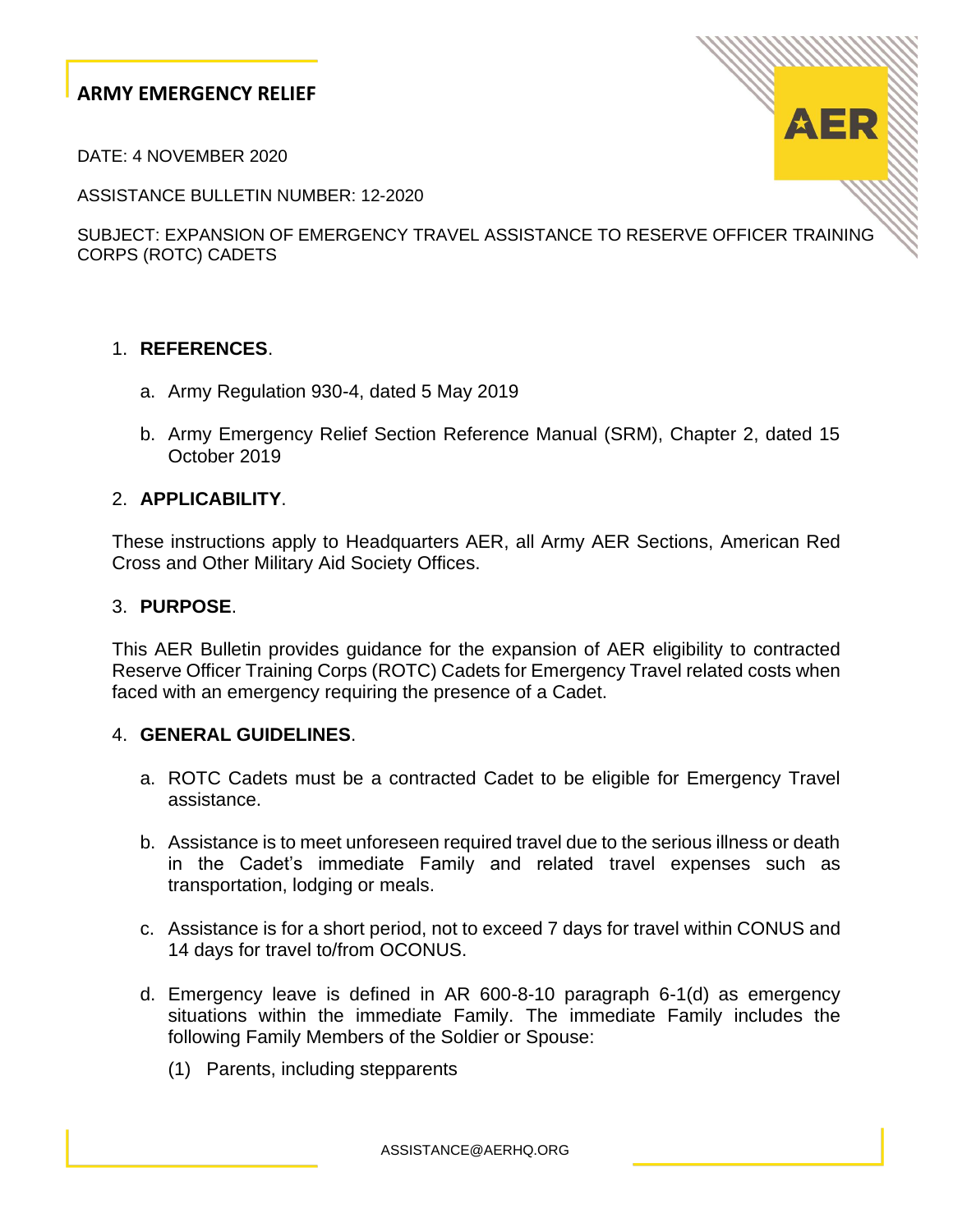- (2) Spouse
- (3) Children, including stepchildren
- (4) Sisters, including stepsisters
- (5) Brothers, including stepbrothers
- (6) Only living blood relative
- (7) A person in loco parentis one who stood in place of a parent to the Cadet for 24 hours a day, for at least a five-year period before the Cadet became 21 years of age. The person must have provided a home, food, clothing, medical care, and other necessities as well as furnished moral and disciplinary guidance and affection. A grandparent, or other person, normally is not considered to have stood in place of a person when the parent also lived at the same residence. A babysitter or day care provider is not considered in loco parentis.
- e. For a person in loco parentis, the Cadet must sign a statement verifying loco parentis, AER Form 731.
- f. AER assistance for emergencies involving extended Family Members of a Cadet is not authorized.
- g. Red Cross verification is required when the Professor of Military Science approves emergency travel.
- h. Reasonable "ordinary and necessary" food costs associated with travel will be determined using per diem rates as a guide [\(www.defensetravel.dod.mil/site/perdiemcalc.cfm\).](http://www.defensetravel.dod.mil/site/perdiemcalc.cfm))
- i. Assistance will be provided as a **Grant**.

# 5. **RESPONSIBILITIES**.

# a. **HQ AER Assistance Section**.

- 1) Establish Special Event Code (STAT A), **"ROTC Cadet"** for assistance request and inform AER Sections, American Red Cross and Other Military Aid Society HQs.
- 2) Establish secure portal instructions for AER Officers to send and receive application information from Leaders, Soldiers, and Families.
- 3) Upon notification by AER Section, review assistance requests and process Electronic Funds Transfer (EFT) transactions as needed IAW HQ AER Accounting Section in a timely manner.
- 4) Receive feedback from AER Sections on any procedural improvements required.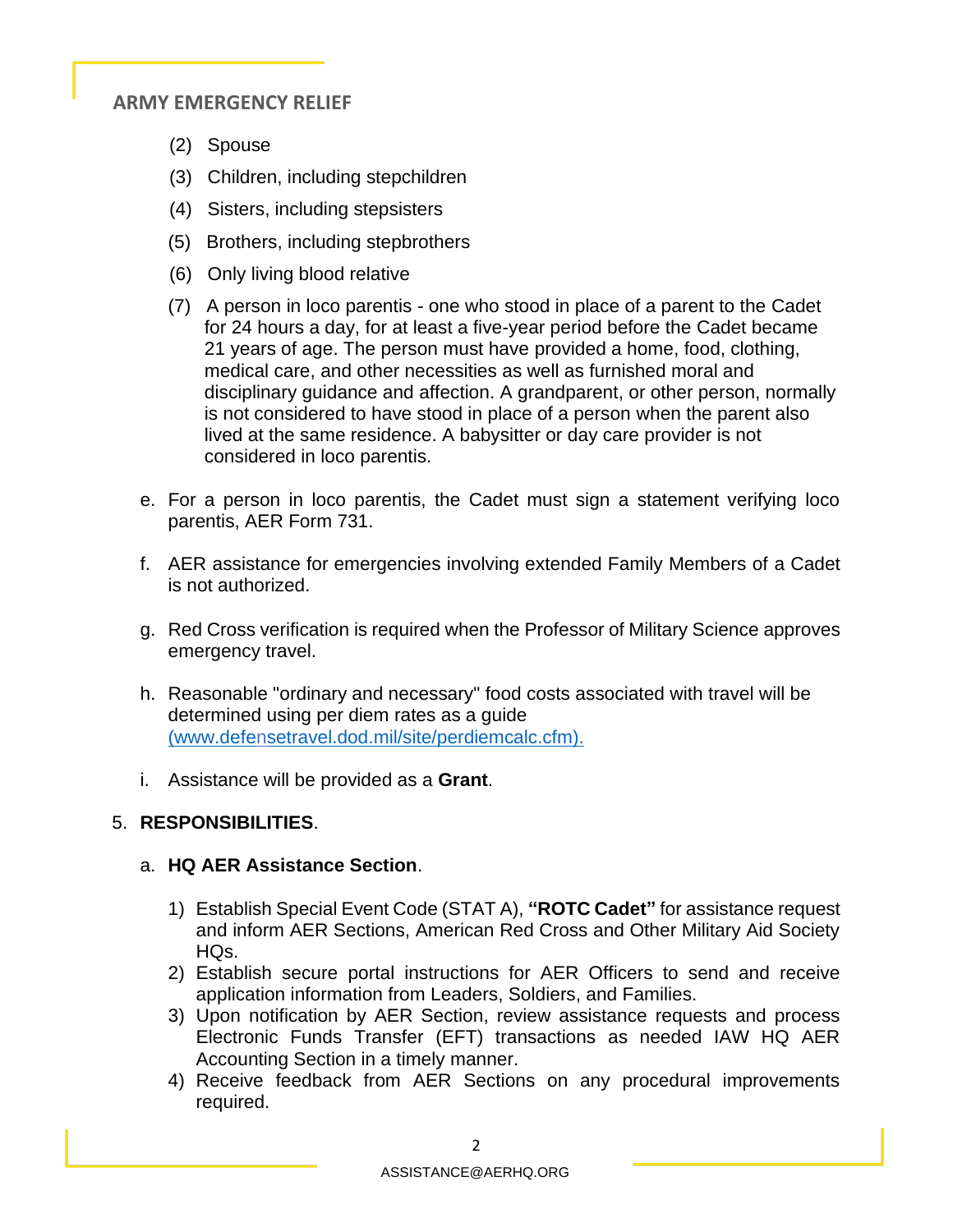# b. **HQ AER Accounting Section**.

- 1) Process EFT transactions, as needed in a timely manner upon receipt of signed AER Form 52, AER Check and Promissory Note and completed AER Form 575, AER Electronic Funds Transfer (EFT) Authorization Form.
- 2) Provide feedback to the Assistance Section of any rejected EFT transactions and reason.

## 6. **PROCEDURE**.

## a. **Routing of assistance requests**.

 Assistance requests will be routed through the Professor of Military Science for review and concurrence.

## b. **Cadet.**

- 1) Inform Professor of Military Science of Emergency Travel situation.
- 2) Electronically forward all required AER application information and the supporting documentation listed in Paragraph 7 below to the Professor of Military Science for review, validation, and signature, as applicable.

# c. **Professor of Military Science.**

- 1) Validate an Emergency Travel situation exists.
- 2) If AER assistance is required, verifies the amount(s) to meet valid financial needs for Emergency Travel expenses.
- 3) Verify the Cadet is contracted and eligible for AER assistance.
- 4) Ensure Cadet completes AER Form 101, Application for Financial Assistance itemizing specific valid needs in Block 17.
- 5) Ensure Cadet completes AER Form 575, Electronic Funds Transfer (EFT) Authorization Form, if applicable.
- 6) Contact the nearest AER Section or another service Military Aid Society (Air Force, Navy/Marine Corps or Coast Guard) within a fifty (50) mile commuting radius for application processing instructions.
- 7) Forward AER application with supporting documentation listed in Paragraph 8 below to the nearest AER Section or Military Aid Society Office for review, evaluation, and assistance consideration.
- 8) If outside the fifty (50) mile commuting radius of any military installation, contact the American Red Cross at 1-877-272-7337 and select Option 1 for financial assistance. The American Red Cross will provide a secure link to transmit application information listed in Paragraph 8 below, conduct case intake on behalf of AER Section and forward case information to HQ AER for review, evaluation, and assistance consideration/decision.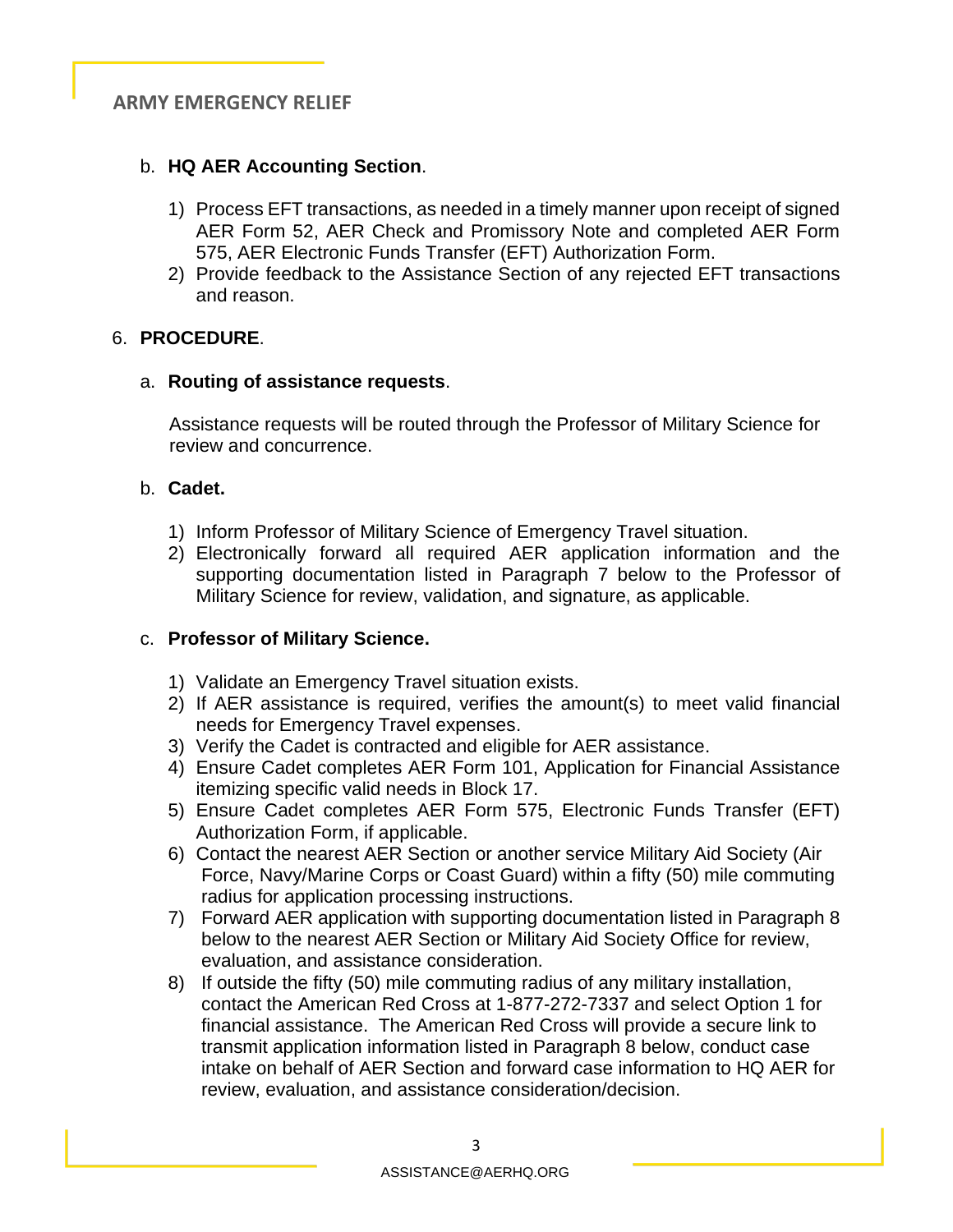**NOTE**: The Professor of Military Science and Cadets will ensure documents containing Personally Identifiable Information (PII) are only transmitted electronically through a secure means i.e. encrypted email, DoD Safe secure portal or other secure means. A secure link can be requested from the local AER Officer or HQ AER to securely transmit documents containing PII.

## d. **AER Officers**.

- 1) Receive, evaluate, and process assistance requests in accordance with these outlines.
- 2) Ensure widest dissemination of these instructions to ROTC programs near their respective Posts, Camps, or Stations.
- 3) Provide instructions on how to process AER assistance request(s) electronically in accordance with these guidelines when "face to face" interaction is restricted for AER Staff members.
- 4) When the Professor of Military Science or Cadet requests a secure link, send secure DoD safe portal links to allow them to **SEND** and **RECEIVE** application data securely.
- 5) Assist the Professor of Military Science or Cadet as necessary to validate Emergency Travel needs.
- 6) Input the following case information in netFORUM/ARMS:
	- a) Enter the rank as Private First Class (PFC) for ROTC Cadets.
	- b) Under "Assistance Details" select "**Emergency Travel**" as the request category and select sub-categories as appropriate.
	- c) Enter STAT A Code "**ROTC Cadet**."
- 7) Verify client banking information is correct on AER Form 575 when the funds will be disbursed via EFT by HQ AER.
- 8) When EFT support is required in coordination with HQ AER, complete the following actions:
	- a) Upload signed AER Form 575 into the "Case Documents" icon in the Assistance Case Profile in netFORUM/ARMS.
	- b) When uploading multiple documents, ensure AER Form 575 is titled in the following format: "**AER FORM 575 - Case ID#**."
	- c) Forward EFT support request to assistance  $@a$  erhq.org with CASE ID# in the SUBJECT line and the following in the body of the email message:
		- $\blacksquare$  CASE ID  $\#$  it must be included in both the SUBJECT and the body of the email
		- The client's preferred email address

# 7. **MANDATORY DOCUMENTS**.

- a. AER FORM 101, Application for AER Assistance
- b. Documentation verifying that the Cadet is contracted
- c. Documentation to support and validate the financial need, as required